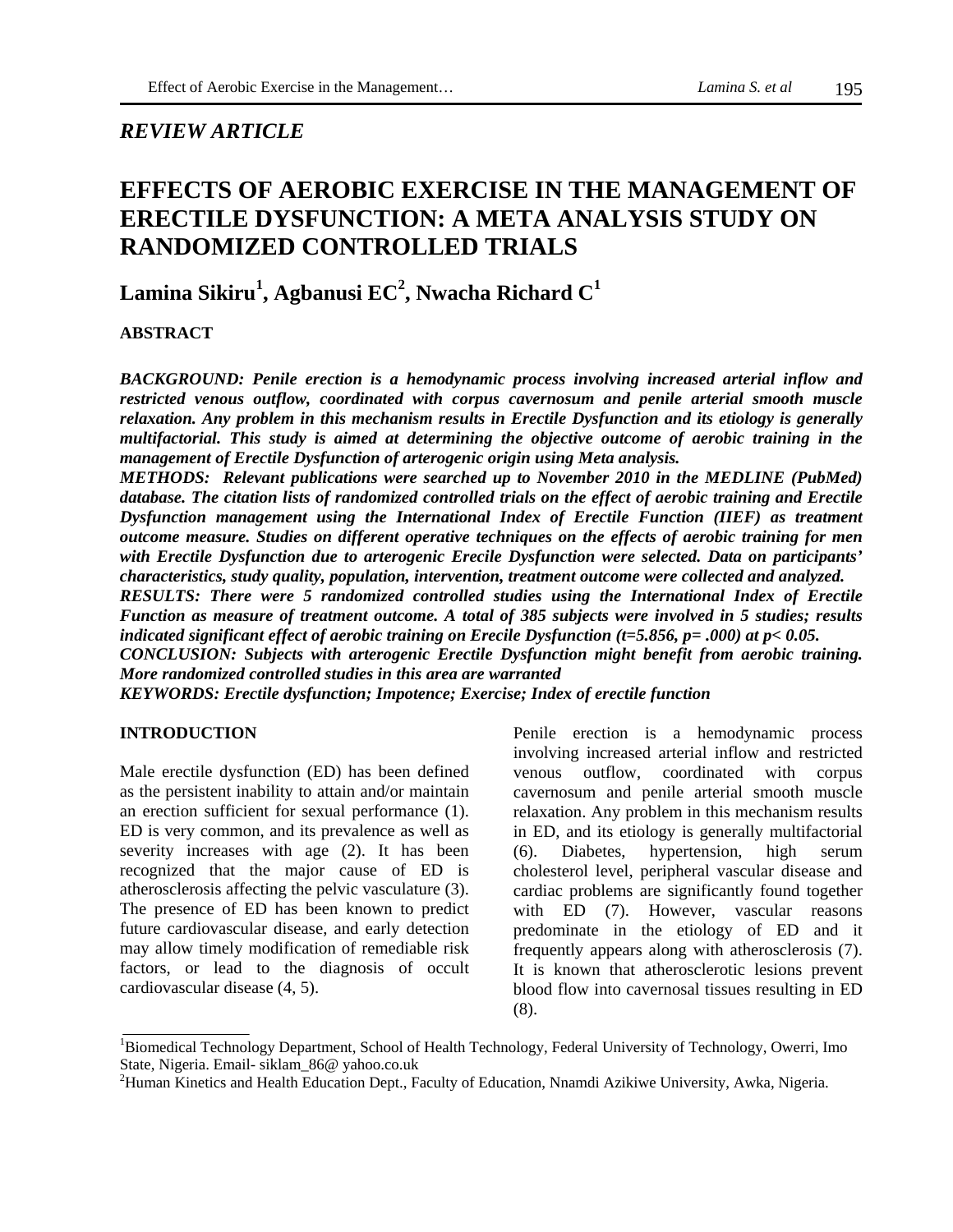The endothelium is vital to the maintenance of vascular health. It is a critical determinant of vascular tone and patency, reactivity, inflammation, vascular remodeling, and blood fluidity. (9, 10). Nitric oxide (NO) is the most potent vasodilator and is secreted by the endothelium. It is synthesized from Larginine by the endothelial enzyme NO synthase (eNOS). NO released in response to sexual stimulation relaxes penile vascular smooth muscle by increasing intracellular cyclic 3', 5'-guanosine monophosphate (cGMP) concentration. Vasodilatation of erectile tissues allows the sinusoidal spaces to fill with blood resulting in the attainment and maintenance of an erection (5).

Erection is a complex physiological process in which vascular factors play a pre-eminent role. Therapeutic options for men with arteriogenic erectile dysfunction (ED) are mainly administration of phosphodiesterase type 5 inhibitors, intracavernous injections of vasoactive agents (for example, prostaglandin El, papaverine/phentolamine, or triple drug), intraurethral administration of prostaglandin El, and administration of centrally acting drugs (11, 12). However, all of these methods circumvent the patient's problem temporarily, and patients are not cured of impotence, they will remain dependent on these treatments for the remainder of their sexually active lives. An effective treatment that cures the problem permanently is needed where penile revascularization and exercise remain treatment options for such patients. However, due to the complexity of penile revascularization such as cost ineffectiveness, unavailability of experts, side effects of surgery and high failure rates among the elderly (13) have left people with ED at the mercy of exercise.

Although there have been sufficient data on the relationship between ED and several wellrecognized risk factors which including aging, coronary artery disease, atherosclerosis, diabetes mellitus, dyslipidemia, high blood pressure, and pelvic surgeries, little attention has been paid by the urologists to the role of lifestyle factors in ED. However, accumulating data from basic science and clinical studies have determined a link between the occurrence of ED and a number of lifestyle factors, such as smoking, obesity, alcohol

consumption, and lack of physical activity. The application of findings from animal and human studies to the clinical practice regarding the modification of lifestyle factors could help to improve ED as well as reducing the risks of developing cardiovascular diseases (14).

Several studies (15-17) have shown an inverse relationship between physical activity levels and biomarkers of inflammation in both the healthy individuals and subjects with cardiovascular condition. Studies (18-21) have also reported the role of exercise in the management of erectile dysfunction. The majority of these studies are subjective, retrospective case series and non randomized non controlled studies. However, randomized controlled trials (RCTs) are generally accepted as the most valid method for determining the efficacy of a therapeutic intervention, because the biases associated with other experimental designs can be avoided (22). Therefore, the purpose of the present Meta analysis study was to determine the role and effect of aerobic exercise in the management of erectile dysfunction in randomized controlled trials.

#### **MATERIALS AND METHODS**

Clinical trials were included if they met all of the following inclusion criteria: study population defined; Men with arteriogenic ED were considered; the present review was concerned with studies that used aerobic exercise on ED; only randomized controlled trials on this topic were selected for review; The main outcome measure was satisfactory intercourse without additional therapy using the International Index of Erectile Dysfunction (IIED) scores. The present review utilized studies that had successfully undergone rigorous peer review (i.e., published peerreviewed journals), were included.

The Medline (Pubmed) electronic database was searched (from June 1972 to November 2010) for systematic reviews that evaluated the effects of therapeutic exercise on ED. The key words and search terms used to develop the search strategy for each of these databases included: exercise therapy, aerobic exercise, therapeutic exercise, rehabilitation exercise, impotence and erectile dysfunction. In addition, the electronic searches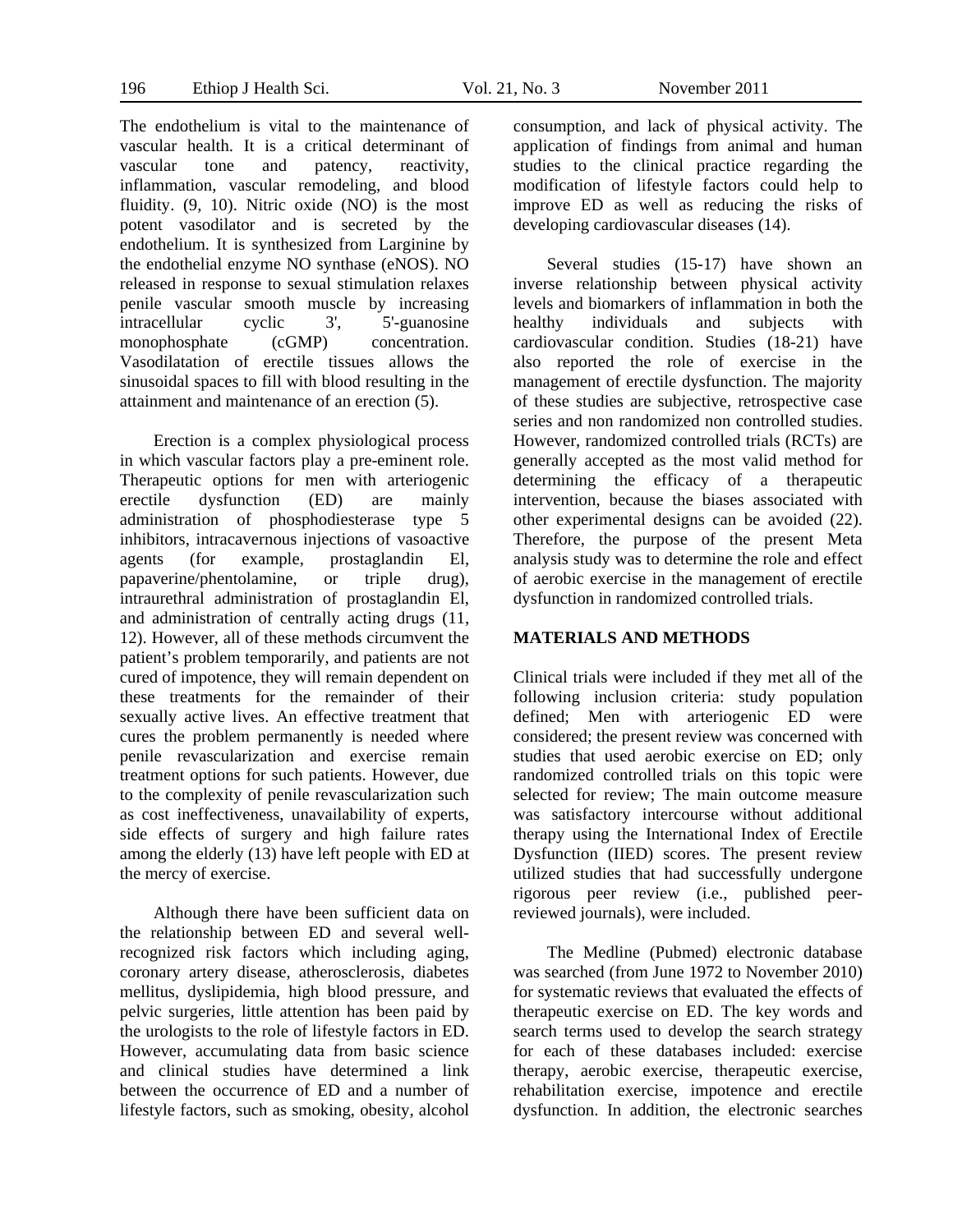were supplemented by checking the reference lists of any relevant identified articles.

MEDLINE is the U.S. National Library of Medicine's (NLM) premier bibliographic database that contains over 18 million references to journal articles in life sciences with a concentration on biomedicine. A distinctive feature of MEDLINE is that the records are indexed with NLM Medical Subject Headings (MeSH).The great majority of journals are selected for MEDLINE based on the recommendation of the Literature Selection Technical Review Committee (LSTRC), a National Institute of Health (NIH)-chartered advisory committee of external experts analogous to the committees that review NIH grant applications. MEDLINE is the primary component of PubMed, part of the entry series of databases provided by the NLM National Center for Biotechnology Information (NCBI). MEDLINE may also be searched via the NLM Gateway (23).

The literature search results were screened, and relevant articles were retrieved. Data was extracted from each identified paper and included information on study design, participants and outcome measures. The main outcome was the efficacy of treatment for ED compared with placebo, sham, or active control in improving ED IIED total scores.

In the statistical analysis, the difference between the pre-test and post-test values (changed

score) for IIEF score was computed. Student *t*– test was used to compare the mean changed score values of IIEF. All statistical analysis was performed on an IBM compatible micro computer using SPSS for window version 15.0, (Chicago IL, USA). The probability level for all the above tests was set at 0.05 to indicate significance.

## **RESULTS**

The search criteria identified 210 studies from 1972 to 2010; on inserting randomized controlled trials only 26 studies were identified out of which only 5 met the inclusion criteria and 21 studies did not meet the inclusion criteria, hence, were excluded. Five (18, 24-27) randomized controlled trials (RCTs) met the inclusion criteria; studies involved the use of aerobic exercise in the management of ED, the IIEF was the assessment tool for ED and also involved control groups. A total of 385 subjects were involved: Lamina et al (25), n=43; Lamina et al (26), n=43; Esposito et al (18), n= 110; Kalka et al (27), n= 129; Maio, Saraed and Marchiori  $(24)$ , n= 60.

The mean± SD of base line erectile function as assessed by the IIEF for the interventions and control groups was  $13.91 \pm 6.37$  and  $13.26 \pm 6.82$ , respectively. There was no group significant difference in base line values of EF ( $t=$  .158,  $p=$ .879) at  $p < 0.05$ . Detailed mean $\pm$  SD for pre and post intervention are presented on table 1.

|                 |       | <b>Exercise</b> |         |         |         | Control |         |         |
|-----------------|-------|-----------------|---------|---------|---------|---------|---------|---------|
|                 | Pre   |                 | Post    |         | Pre     |         | Post    |         |
| <b>Variable</b> | mean  | SD              | mean    | SD      | mean    | SD      | mean    | SD      |
| IIEF            | 13 91 | 637             | 16.7440 | 5.93661 | 13.2560 | 6.82068 | 13.6160 | 6.50792 |

Table 1: Pre and posttest International Index of Erectile Function (IIEF) values (mean ± SD), (N= 365).

Table 2 showed significant mean effects in changed score values between exercise and control

in all data pooled together ( $t= 5.856$ ,  $p= .000$ ) at  $p < 0.05$ .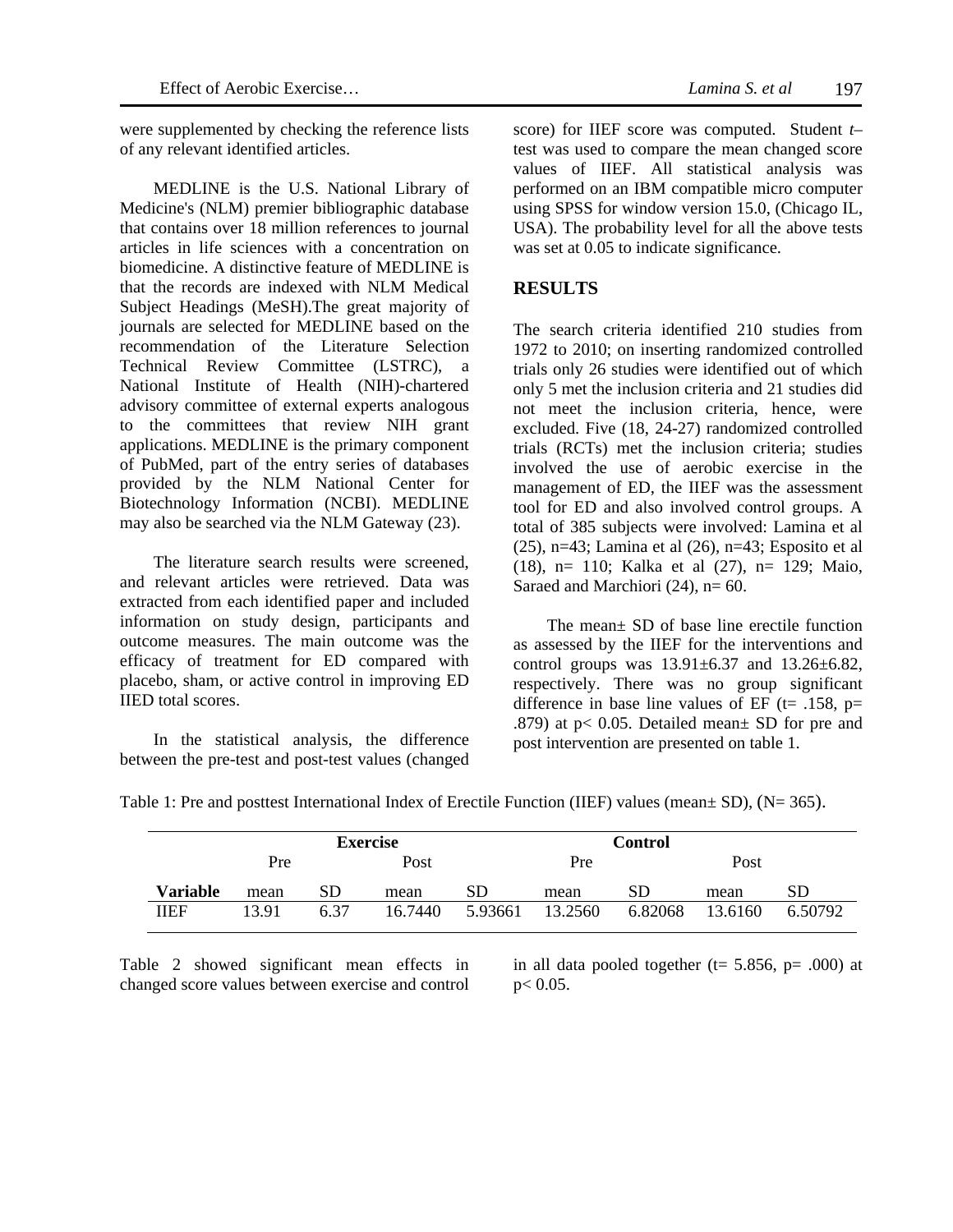| Variables | Exercise<br>$mean \pm SD$ | Control<br>mean $\pm$ SD | t-value | p-value |
|-----------|---------------------------|--------------------------|---------|---------|
| IIEF      | $2.8300 \pm .83$          | $.3600 \pm .44917$       | 5.856   | .000    |

Table 2: Effect of exercise on erectile dysfunction (mean $\pm$  SD changed score values), N= 385

\*significant, p< 0.05

### **DISCUSSION**

Evidence from 5 randomized studies published in the years between 2004 and 2010, has demonstrated strong evidence that aerobic exercise can benefit people with arterogenic ED. These review results of this study build on and update the evidence from studies that concluded that concluded that exercise was beneficial for people with ED and cardiovascular disorders (25- 27); on ED and obesity (18) and on normal subjects with ED (24). However, studies have shown common pathway for ED, cardiovascular (28 -30) and metabolic disorders (19, 31).

Three of the randomized studies (25-27) that contributed to the present study data indicated the positive role of both interval and continuous aerobic training in the dual management of both ED and cardiovascular disorders (hypertension and ischemic heart disease ,respectively); this is not surprising because of the arterogenic interrelationship between ED and several cardiovascular disorders. The physiological basis for the therapeutic role of continuous exercise in the management of both ED and some cardiovascular disorders as reported in the present study, could be related to the biochemical, neural and hormonal changes in the blood vessel walls that induce an acute and long-term blood vessel relaxation. The blood vessels might relax after each exercise session because of body warming effects; local production of certain chemicals, such lactic acid and NO; decreases in nerve activity; and changes in certain hormones and their receptors (32, 33). Over time, as the exercise is repeated, there appears to be a growing evidence of a prolonged effect. Thus, chronic (regular, longterm) physical training might reduce basal concentrations of inflammatory markers.

Esposito et al (18), in their randomized study investigated the effect of physical activities on 110

obese subjects. They reported significant effect of physical activities on both body mass index and EF. The physiological rationales underlying this hypothesis are that healthy lifestyle factors are associated with maintenance of good erectile function in men (19); obesity has been positively associated with endothelial dysfunction and increased serum concentrations of vascular inflammatory markers (34, 35); and both endothelial and erectile dysfunction may share some common metabolic and vascular pathways that may be influenced by behavioral-related pathways (19, 36). Obese men with erectile dysfunction had evidence of abnormal endothelial function, which was indicated by reduced blood pressure and platelet aggregation responses to Larginine and elevated serum concentrations of markers of low-grade inflammation, such as IL-6, IL-8, and CRP. It has been shown that there are significant associations between IEEF score and proxy indicators of elevated body fat, the vascular response to L-arginine, and circulating IL-8 and CRP levels. The association we found between IEEF score and indices of endothelial dysfunction supports the presence of common vascular pathways underlying both conditions in obese men. A disturbance in nitric oxide activity linked to reduced nitric oxide availability could provide a unifying explanation for this association. In particular, in isolated corpus cavernosum strips from patients with erectile dysfunction both neurogenic and endothelium-dependent relaxation is impaired (37).

Obesity is a state of chronic oxidative stress and inflammation (38). The increased oxidative stress associated with obesity may increase free radical formation, which could quench and deactivate nitric oxide, reducing its availability for target cells. Weight loss programs with dietary modifications and increased physical activity may lead to reduced oxidative stress associated with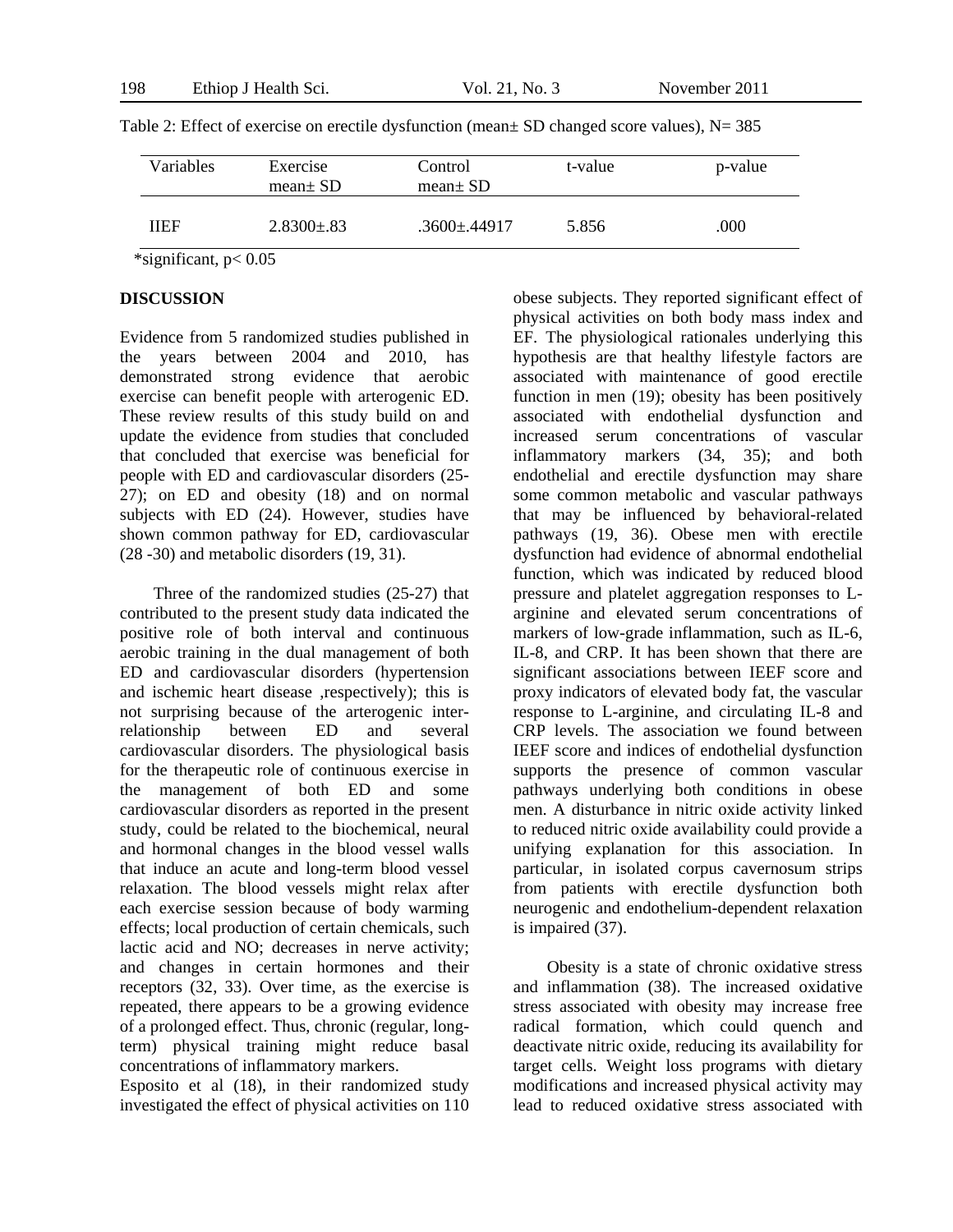improved nitric oxide availability (39). As impaired nitric oxide activity appears to play an important role in the pathogenesis of erectile dysfunction (40), improved nitric oxide availability associated with weight loss may be implicated in the amelioration of erectile function in our series of obese men. A reduced CRP level due to sustained lifestyle changes may have contributed to amelioration of erectile function after treatment. Levels of CRP correlate significantly with reduced nitric oxide availability (41) and increasing severity of penile vascular disease as measured by penile Doppler (42). Moreover, consistent findings support a predictive role of CRP and IL-6 for cardiovascular events in different populations (43), while IL-8 is a potent chemoattractant (44).

Many studies have been conducted on this topic; their results have been challenged by lack of controlled groups and non-randomization. Randomized controlled trials (RCTs) are generally accepted as the most valid method for determining the efficacy of a therapeutic intervention, because the biases associated with other experimental designs can be avoided.Non-randomized controlled trials, can detect associations between an intervention and an outcome. But they cannot rule out the possibility that the association was caused by a third factor linked to both intervention and outcome. Random allocation ensures no systematic differences between intervention groups in factors, known and unknown, that may affect outcome. Randomized controlled trials are the most rigorous way of determining whether a cause-effect relation exists between treatment and outcome and for assessing the cost effectiveness of a treatment (45, 22).

In conclusion, aerobic training can successfully treat ED in selected patients with arterogenic ED. However, there are very few high-quality randomized trials regarding aerobic training and ED. Practitioners should bear in mind that aerobic training and other risk factors modification is associated with higher rates of ED management success.Since these results are based on small studies, the evidence would be stronger if confirmed by large trials. Effectiveness data were limited; however, the effectiveness of ED is largely determined by the patient health status and associated condition. In addition, work is needed

in the standardization of follow-up protocols, evaluation of ED management success and failure, patient selection, and statistical analysis. More randomized studies that compare various exercise techniques are warranted. These studies should evaluate efficacy, complications, quality of life, cost implications, and long-term outcomes of ED management compare to other therapeutic modalities available. Also more database search is also warranted to further broaden the data search on the topic.

## **REFERENCES**

- 1. Hackett G, Dean J, Kell P. British Society for Sexual Medicine Guidelines on the Management of Erectile Dysfunction. Available at: http://www.bssm.org.uk/downloads/BSSM\_E D\_Management\_ Guidelines\_2007.pdf 2007.
- 2. Feldman HA, Goldstein I, Hatzichristou DG. Impotence and its medical and psychosocial correlates: results of the Massachusetts Male Aging Study. *J Urol* 1994; 151:54–61.
- 3. Meuleman EJ, Diemont WL. Investigation of erectile dysfunction. Diagnostic testing for vascular factors in erectile dysfunction. *UrolClin North Am*. 1995; 22:803–19.
- 4. Thompson IM, Tangen CM, Goodman PJ. Erectile dysfunction and subsequent cardiovascular disease. *JAMA*. 2005; 294:2996–3002.
- 5. Watts GF, Bronwyn KC, Stuckey GA. The erectile-endothelial dysfunction nexus. New opportunities for cardiovascular risk prevention. *Nat Clin Pract Cardiovasc Medical*. 2007; 4: 263–73.
- 6. Simonsen U, Garcia-Sacristan A, Prieto D. Penile arteries and erection. *J Vasc Res.* 2002; 39: 283–303.
- 7. Martin-Morales A, Sanchez-Cruz JJ, Saenz de Tejeda I, Rodriguez-Vela L, Jimenez-Cruz JF, Burgos-Rodriguez R. Prevalence and independent risk factors for erectile dysfunction in Spain: results of the Epidemiologia de la Disfunction Erectil Masculina Study. *J Urol*. 2001; 166: 569–574.
- 8. Michal V. Arterial disease as a cause of impotence. *Clin Endocrinol Metab*. 1982; 11: 725–748.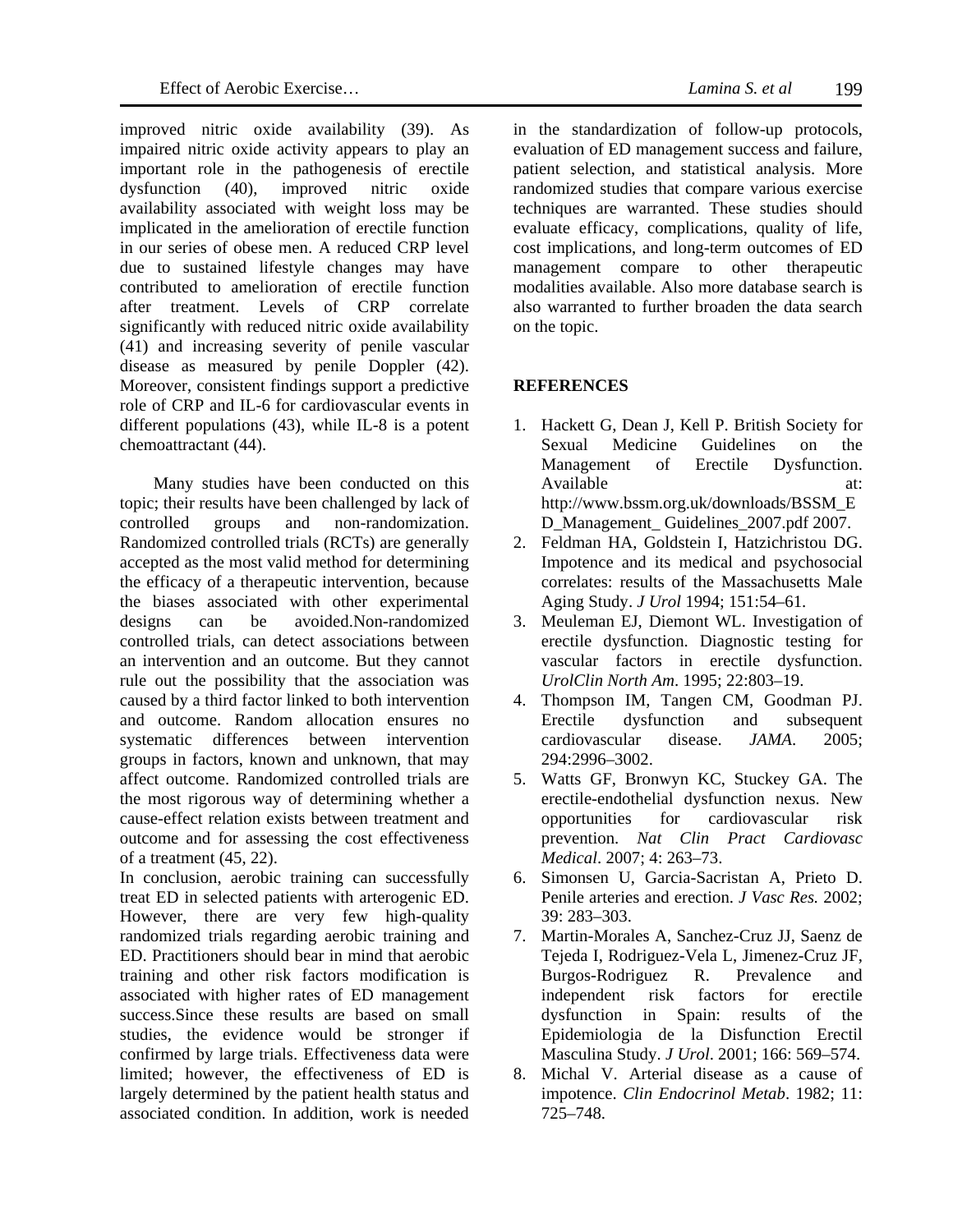200 Ethiop J Health Sci. Vol. 21, No. 3 November 2011

- 9. Richardson D, Vinik A. Etiology and treatment of erectile failure in diabetes mellitus. *Currdiab Rep.* 2002; 2**:** 501–9.
- 10. Calles-Escandon J, Cipolla M. Diabetes and endothelial dysfunction: a clinical perspective. *Endocr Rev*. 2001; 22: 36–52.
- 11. Safarinejad MR, Hosseini SY. Salvage of sildenafil failures with bremelanotide: a randomized, doubleblind, placebo controlled study. *J Urol.* 2008; 179: 1066-71.
- 12. Safarinejad MR. Salvage of sildenafil failures with cabergoline: a randomized, double-blind, placebocontrolled study. *Int J Impot Res.* 2006; 18:550-8.
- 13. Babaei AR, Safarinejad MR, Kolahi AA. Penile Revascularization for Erectile Dysfunction A Systematic Review and Meta-Analysis of Effectiveness and Complications. *Urol J*. 2009; 6:1-7.
- 14. Horasanli L, Boylu U, Miroglu C. Do lifestyle changes work for improving erectile dysfunction? *Asian J Androl.* 2008; 10 (1): 28- 35.
- 15. Church TS, Barlow CE, Earnest CP, Kampert JB, Priest EL, Blair SN. Associations between cardiorespiratory fitness and C-reactive protein in men. *Arterioscler Thromb Vasc Biol.* 2002; 22: 1869–76.
- 16. Kullo DI, Khaleghi M, Hensrud DD. Markers of inflammation are inversely associated with VO2max in symptomatic men. *J Appl Physiol*. 2007; 102: 1374–9.
- 17. Shankar A, Klein BEK, Klien R. Relationship between white blood cell count and incident hypertension. *AM J Hypertens*. 2001; 17: 233– 9.
- 18. Esposito K, Giugliano F, DiPalo C, Giugliano G, Marfella R, D'Andrea F, et al. Effect of lifestyle changes on erectile dysfunction in obese men: a randomized controlled trial. *JAMA.* 2004; 23; 291(24): 2978-84.
- 19. Bacon CG, Mittleman MA, Kawachi I, Giovannucci E, Glasser DB, Rimm EB. Sexual function in men older than 50 years of age: results from the health Professionals' follow-up study. *Ann Intern Med.* 2003; 139: 161–8.
- 20. Nicolosi A, Glasser DB, Moreira ED, Villa M. Prevalence of erectile dysfunction and associated factors among men without concomitant disease: a population study. *Int J*

*Impot Res.* 2003; 15: 253–7.

- 21. Taaffe DR, Harris TB, Ferrucci L, Rowe J, Seeman TE. Cross-sectional and prospective relationships of Interleukin-6 and C-reactive protein with physical performance in elderly persons: MacArthur studies of successful aging. *J Gerontol*. 2000; 55A: M709–15.
- 22. Laupacis A. What are the advantages and disadvantages of randomized controlled trials for guiding health policy? *Abstr Int Soc Technol Assess Health Care Meet.*1993; 9: 27.
- 23. U.S. National Library of Medicine. Fact sheet MEDILINE. http://www.nlm.nih.gov/pubs/factsheets/pubm ed.html 2006.
- 24. Maio G, Saraed S, Marchiori A. Physical activity and PDE5 inhibitors in the treatment of erectile dysfunction: results of a randomized controlled study. *Journal of Sex Med*. 2010; 7(6):2201-8.
- 25. Lamina S, Okoye CG, Dagogo TT. Therapeutic effect of an interval exercise training program in the management of erectile dysfunction in hypertensive patients. *J Clinical Hypertension.* 2008; 11(3): 125-129.
- 26. Lamina S, Okoye CG, Dagogo TT. Managing erectile dysfunction in hypertension: the effects of a continuous training programme on biomarker of inflammation. *British Journal of Urology International.* 2009; 1 0 3(9): 1 21 8  $-1221$ .
- 27. Kalka D, Sobieszczanska M, Pilecki W, Szawrowics-Pelka T, Marciniak W, Sebzda T et al. Evaluation of ambulatory cardiac rehabilitation influence on the intensity of erectile dysfunction in patients with ischemic heart disease. *Pol Merkur Lekarski*. 2009; 27(160):290-5.
- 28. Seftel AD, Sun P, Swindle R. The prevalence of hypertension, hyperlipidemia, diabetes mellitus and depression in men with erectile dysfunction. *J Urol.* 2004; 171: 2341–2345.
- 29. Derby CA, Mohr BA, Goldstein I, Feldman HA, Johannes CB, McKinlay JB. Modifiable risk factors and erectile dysfunction: can lifestyle changes modify risk? *Urology.* 2000; 56:302 -306.
- 30. Shabsigh R, Fishman IJ, Schum C, Dunn JK. Cigarette smoking and other vascular risk factors in vasculogenic impotence. *Urology.* 1991; 38: 227–232.